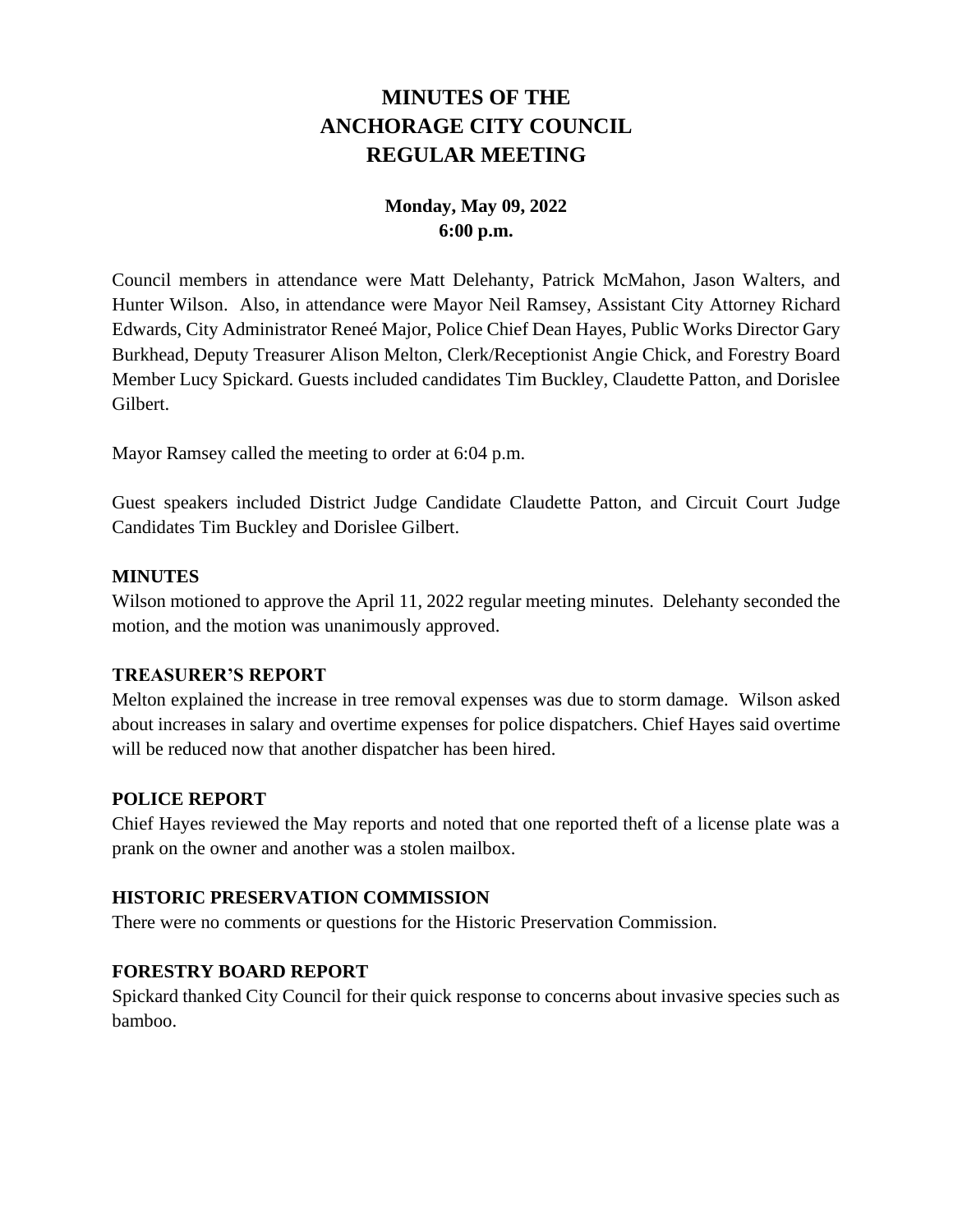### **OLD BUSINESS**

# **Change to Old Harrods Creek Road Bridge and Hazelwood Road Pedestrian Bridge Bid Approved April 11, 2022**

Mayor Ramsey stated the bid approved last month included both the Old Harrods Creek Road and Hazelwood Road pedestrian bridges. The 2022 road paving expenses were higher than expected, so a suggestion was made to re-bid the bridges project for building only the Hazelwood Road bridge. Assistant City Attorney Edwards said Council can vote to amend the previous approval. Wilson motioned to rescind the previous two-bridge bid approval and re-bid the project for construction of the Hazelwood Road pedestrian bridge only. McMahon seconded the motion. Delehanty, McMahon, and Wilson voted in favor of the motion. Walters voted in opposition to it. The motion passed.

### **NEW BUSINESS**

# **Ordinance Amending the Acts of Nuisance Ordinance (Bamboo) – First Reading**

Council discussed concerns about the height and setback (distance from property line) restrictions, ways to enforce the ordinance, and how to address existing bamboo. The ordinance did not receive a first reading. Walters and Spickard will meet to take Council's concerns into consideration and revise the ordinance which will be re-introduced to City Council at a later date.

### **Ordinance Adopting a Supplement to the code of Ordinances – First Reading**

Wilson conducted the first reading of the ordinance to adopt the Code of Ordinances 2022 S-21 Supplement from American Legal Publishing Corporation that contains ordinances enacted since the prior supplement and updates to the Kentucky Revised Statues.

# **Ordinance Adopting FY2023 (7/1/2022 to 6/30/2023) Budget – First Reading**

Wilson conducted the first reading of the Ordinance to adopt the FY 2023 (7/1/2022 to 6/30/2023) Budget. The proposed budget contains a 5% discount for early property tax payments. This is a change from the 10% discount in FY 2022, which is expected to increase revenue by approximately \$100,000.

# **Hazelwood Road Pedestrian Bridge Bids (Re-bid)**

Council reviewed new bids for construction of a new stone veneer pedestrian bridge over the drainage canal on Hazelwood Road at Hobbs Park Road. Wilson motioned to accept the lowest bid, which was submitted by Haire Construction. Delehanty seconded the motion. The motion passed unanimously.

# **Approval of Benefit Management Solutions (BMS) to Manage the City's Health Reimbursement Arrangement (HRA) and Flexible Spending Accounts (FSA)**

Major said Benefit Management Solutions (BMS) typically submits an ordinance and McGarvey reviews and revises it. BMS did not submit a corporate resolution this year. Delehanty motioned